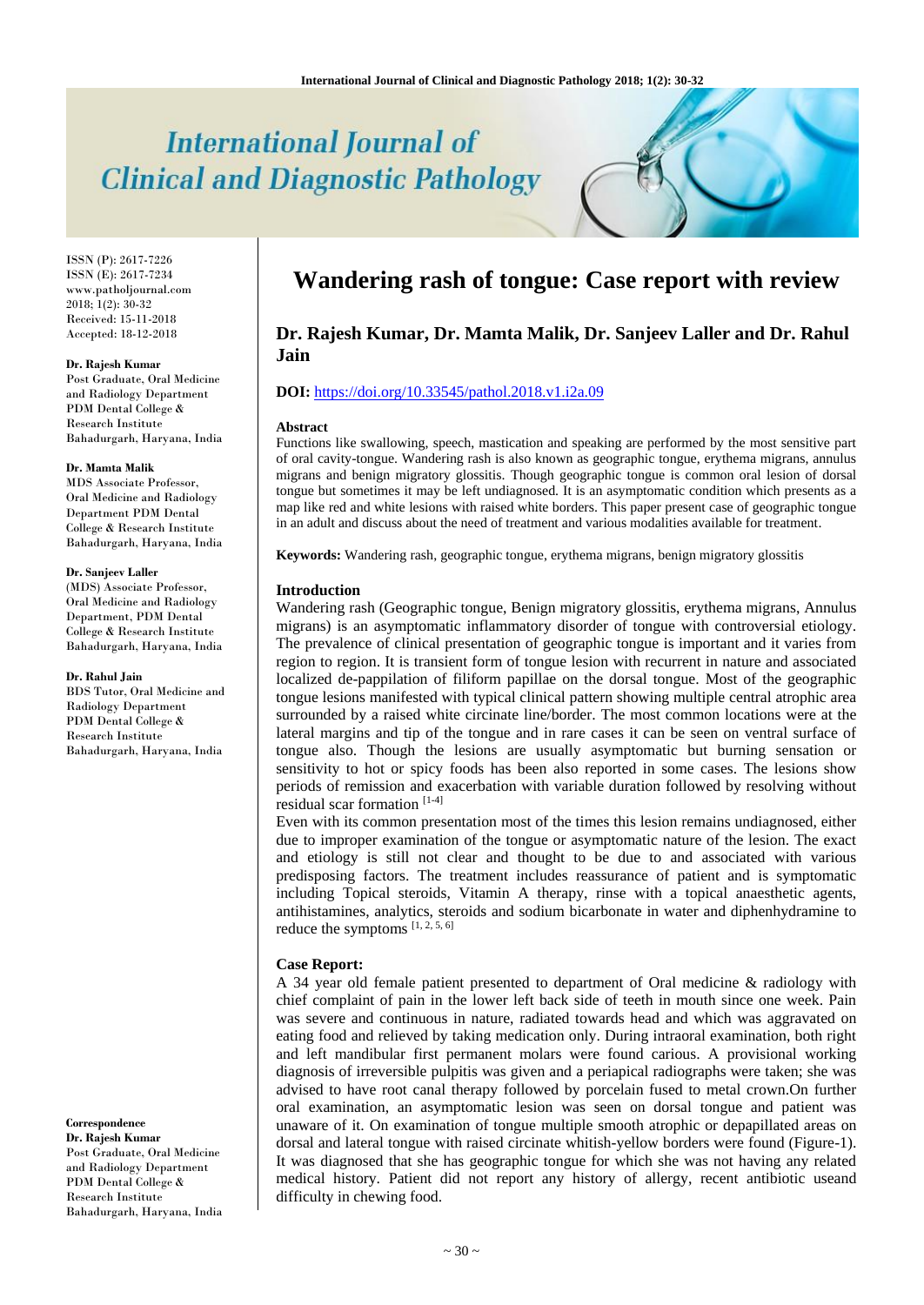General clinical examination demonstrated no significant findings and extra-oral examination revealed normal facial morphology without any evident skin lesions. She also gave a negative history in relation to any similar lesions in the immediate family members.As similar lesions are observed in other oral lesions such as psoriasis, Reiter syndrome, glossitis, lichen planus and lupus erythematosus from which patient's lesions need to be differentiated. For this, the examination of scalp, hair, palms, nails, soles and eye, but no abnormalities were diagnosed. On routine blood investigation, hemoglobin was found to be 11.5 gm%. The treatment plan includes to maintain good oral hygiene, reassurance as it is self-limiting, plenty of fluid intake, intake of multivitamins and iron syrup, motivated for proper cleaning of tongue with tongue cleaner and recalled after ten days for follow up. On follow up visit good oral hygiene was found with diminished tongue lesion with satisfactory healing or resolving of lesion (Figure-2). Further patient was asked to continue treatment and to report after two weeks, for which patient was lost for follow up.

# **Discussion**

Geographic tongue is an asymptomatic inflammatory condition of the dorsal surface and lateral borders of tongue. It is also known by other names like benign migratory glossitis, erythema migrans, annulus migrans and wandering rash. The term wandering rash for geographic tongue was reported by Rayer in 1831. By definition Geographic tongue is a benign inflammatory condition which is characterized as an erythematous lesion with atrophy of filliform papillae and thinning of the epithelium surrounded by the elevated yellowish-white circinate border around this lesion. This elevated or raised border is suggestive of regenerating filliform papillae. These depapillated patches are of variable sizes and shapes which on remission shows no residual scars. The lesions show periods of remission and exacerbation with variable duration. The lesions are usually asymptomatic with rare complaint of increased salivation and burning sensation while eating hot and spicy food items. The lesion remains for a time period of several days to weeks depending on the individual and disappears only to reappear at a different location, size, shape and pattern. The lesion recurs in the new locations thereby producing the migrating pattern. The most common sites for clinical presentation includes dorsal surface, lateral margins and tip of the tongue with less involvement of ventral surface. If the lesions occur in different sites other than tongue or on other aspects of oral mucosa, such as on commissure of lip, floor of mouth, cheek etc then the term ectopic geographic tongue is employed as first coined by Crooke in 1955 and it is commonly seen in AIDS patients [4-7]

The overall prevalence is taken into account; geographic tongue is approximately 1-2.5% of the population with paediatric prevalence of range of 0.37% to 14.3%. In India, prevalence of geographic tongue is 0.89% with highest incidence in 20-29 years age group (39.4%). It is thought to be more frequentin adults than in children. Females are more commonly affected than males while some studies have reported no sex and with no racial predilection for this lesion  $\left[5, 8\right]$ 

Till date the etiology of the geographic tongue is not clear as some researchers thought it as congenital anomaly while others believed it to be a hereditary disorder as siblings of

affected parents shows more prevalence as compared to siblings of unaffected one. Even few investigators aid it to be a chronic inflammatory condition affecting tongue or as oral manifestation of some systemic diseases and some orofacial syndromes like atopy, allergy, stress, anaemia, psoriasis, gastrointestinal disturbances, hormonal variations, Reiter's syndrome, Down syndrome, Aarskog syndrome, Fetal hydantoin syndrome and Robinow's syndrome. An association between geographic tongue and fissured tongue was reported in 60.1% patients in a study conducted by Jainkittivong *et al*. Women's taking oral contraceptives with deficiency of vitamin B6, B12, folic acid, iron and zinc show more prevalence of lesion. Studies have also reported a prevalence of geographic tongue in Insulin Dependent Diabetes Mellitus (IDDM) and can be used as a clinical biomarker for IDDM. Some researchers found co-existence between emotional stress, mental-illness and geographic tongue They also noted that when under emotional stress the student group with geographic tongue tended to have more severe lesions  $[1, 4, 5, 9, 10]$ 

Geographic tongue typically does not require any treatment if asymptomatic. Periodic follow up and patient's reassurance is mandatory as the lesion is benign and selflimiting where as in symptomatic cases Topical steroids, Vitamin A therapy, rinse with a topical anaesthetic agent, antihistamines, analytics, steroids and sodium bicarbonate in water and diphenhydramine are helpful in reducing the symptoms. Complete resolution of lesion has been noted after a few weeks of treatment. Even the patients are advised to avoid alcohol intake, tobacco products, hot, spicy and sour foods, acidic fruits and beverages, toothpaste that contains tartar control additives, heavy flavouring or whitening agents, dried, salty nuts which may aggravate the condition. The flow chart for management of geographic tongue is shown in figure-3.  $[1-6]$ 



**Fig 1:** Multiple smooth atrophic/depapillated areas on dorsal tongue with raised circinate whitish-yellow borders.